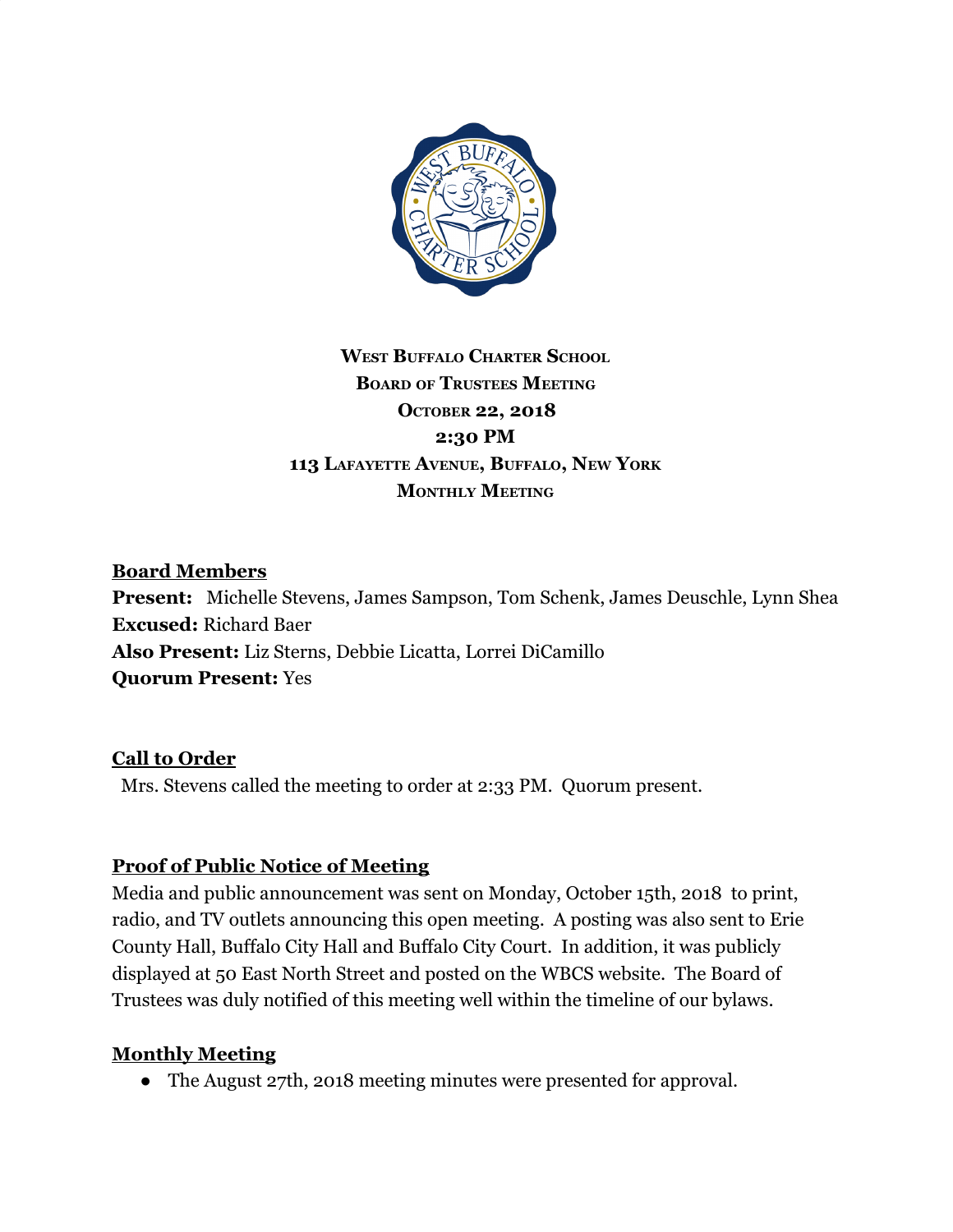# **Upon motion duly made by Mr. Deuschle and seconded by Mr. Sampson, the August 27th, 2018 minutes were approved as presented. All in favor. Non-opposed.**

## **Financial Report**

Mrs. Sterns presented the financial reports for the period ending September 30th, 2018 (a copy is attached hereto and made a part hereof).

**Upon motion duly made by Mr. Deuschle and seconded by Mr. Sampson, the September 30th, 2018 financials were approved as presented. All in favor. Non-opposed.**

# **Upon motion duly made by Mr. Sampson and seconded by Mrs. Shea, the Facilities Consultant Contract was approved as presented. All in favor. Non-opposed.**

- Discussion regarding Pre-K potential.
- Discussion regarding CEI.
- Mrs. Stevens welcomed Lorrei DiCamillo from Canisius College to the board as our new institutional partner.

**Upon motion duly made by Mr. Sampson and seconded by Mrs. Shea, the West Buffalo Charter School BoT voted to select Lorrei DiCamillo as the final candidate to its BoT, with a term expiring on/after 3 years of service, pending approval by SED. The resolution approving Lorrie DiCamillo is formally adopted upon SED's approval. All in favor. Non-opposed.**

**Upon motion to made by Mr. Deuschle and seconded by Mrs. Shea, the resolution to accept Canisius College as the Institutional Partner as stated in our Charter per Institutional Partners was accepted as presented. All in favor. Non-opposed.**

### **School Leader Report**

- Mrs.Sterns presented the School Leader report in Mrs. Todoro's stead.
- Discussion regarding new report card template and implementation.
- Discussion regarding two vacated staff positions.